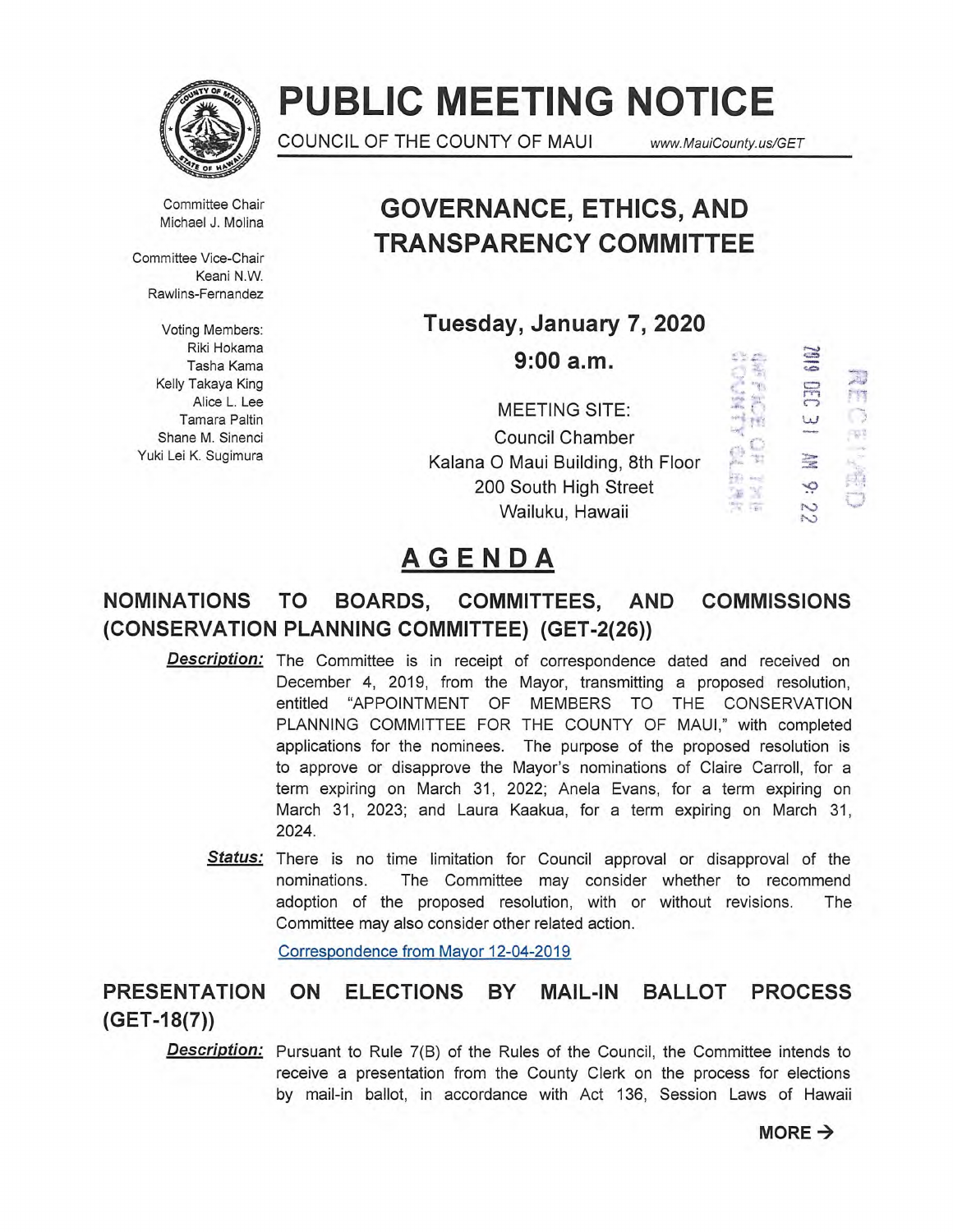2019, which implements elections by mail beginning with the 2020 Elections.

**Status:** The Committee may receive a presentation from the County Clerk and discuss related matters. No legislative action will be taken.

### **INTERGOVERNMENTAL AGREEMENT WITH THE STATE OF HAWAII, DEPARTMENT OF HEALTH (GET-37)**

- **Description:**  The Committee is in receipt of County Communication 19-446, from the Chief of Police, transmitting a proposed bill entitled "A BILL FOR AN ORDINANCE AUTHORIZING THE MAYOR OF THE COUNTY OF MAUI THROUGH THE CHIEF OF POLICE TO ENTER INTO AN INTERGOVERNMENTAL AGREEMENT WITH THE STATE OF HAWAII, DEPARTMENT OF HEALTH." The purpose of the proposed bill is to authorize the Mayor, on behalf of the County of Maui, through the Chief of Police, to enter into an intergovernmental agreement with the State Department of Health to conduct a study that involves collecting and analyzing police reports of suicide to identify common risk factors, identify gaps in service, and provide guidance for prevention.
	- Status: The Committee may consider whether to recommend passage of the proposed bill on first reading, with or without revisions. The Committee may also consider the filing of County Communication 19-446 and other related action.

County Communication 19-446

**LITIGATION MATTERS (SETTLEMENT AUTHORIZATION: HARTFORD UNDERWRITERS INSURANCE COMPANY, ON BEHALF OF GORDON AND RAMONA COCKETT; CLAIM B811500564-0004-01) (GET-11(14))** 

**Description:** The Committee is in receipt of the following:

- 1 Correspondence dated May 13, 2019, from the Department of the Corporation Counsel, transmitting a proposed resolution authorizing settlement of Claim B811500564-0004-01 of the Hartford Underwriters Insurance Company, on behalf of Gordon and Ramona Cockett, and transmitting a copy of the claim dated April 8, 2019, and documents in support of the claim. The purpose of the proposed resolution is to authorize settlement of the claim for \$9,134.90. The claim alleges damages to Ms. Cockett's vehicle resulting from a collision involving a Maui County fleet vehicle at the intersection of Kahului Beach Road and Kanaloa Avenue, Kahului, Maui, Hawaii, on April 24, 2018.
- 2. Correspondence dated August 19, 2019, from the Department of the Corporation Counsel, transmitting a revised proposed resolution, entitled "AUTHORIZING SETTLEMENT OF CLAIM NO. B811500564-0004-01 OF GORDON AND RAMONA COCKETT," incorporating nonsubstantive revisions.